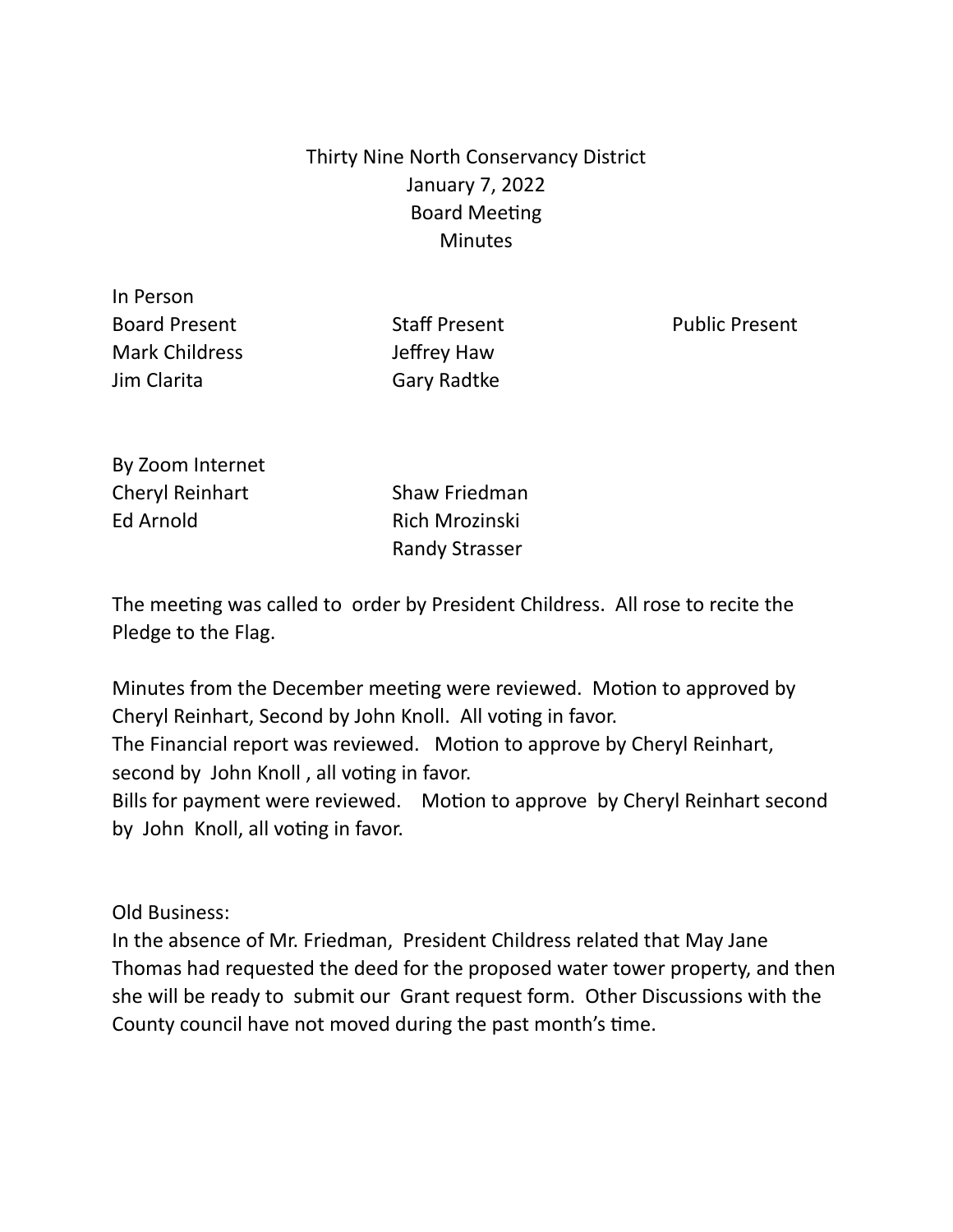Gary Radtke Shady Grove Project: Mr. Radtke started his discussion by saying that his client has not been in contact with him, although multiple attempts have been made in preparation for this meeting. The last Mr. Radtke knew, Mr. Parelli was having serious back surgery, then rehab, but information has not been forth coming. Mr. Radtke gave a short recap of where the project is supposed to be headed. He said at this time, the Generator plan is on hold until a final determination of needs is done. They are still looking at Spring Construction. At the last meeting there were questions posed by Mr. Monty Singh about the plan as it has evolved. After their meeting it appears that Gallop and Mr. Singh's properties may not be involved any longer.

At this point Mr. Tom Cowan was introduced on Zoom communication. He is the loan officer with Zaremba Group in Cleveland and it was approved in July to enter a purchase agreement with Parelli and lease for 15 years with a 30 year extension on the property. With all the Covid, personal health and contractual issues, the current extension is in jeopardy coming up in the next month. They need to know that there will be the promised sewer service when the on site construction is complete in early spring/summer.

Mr. Parelli has indicated that if the Singh portion of the agreement dose not come through, he will need to finance alone. Mr. Cowan can not close on this final agreement until the sewer line is done and operational.

Some suggestions/alternatives have been suggested:

1.Revert to a septic in lieu of our system…. This is not an option for property in the District.

2. Use a holding tank until a firm tie in date but Mr. Parelli has not been able to be found to discuss a firm date.

Mr. Cowan feels that the only way to be in control of a schedule is to do the septic. Is there any way to make this work?

President Childress addressed the situation by saying that since we had no prior knowledge of the situation or question, and are not the developer of the property, and since no one is present from the Parelli group to find out what the correct status is for all of the questions, no decision can be made or discussed.

Board member Cheryl Reinhart asked if we could try to get in touch with Mr. Parelli. Mr. Cowan replied that as late as the day before the meeting he had no response to a phone call he made, but he truly wants to move forward.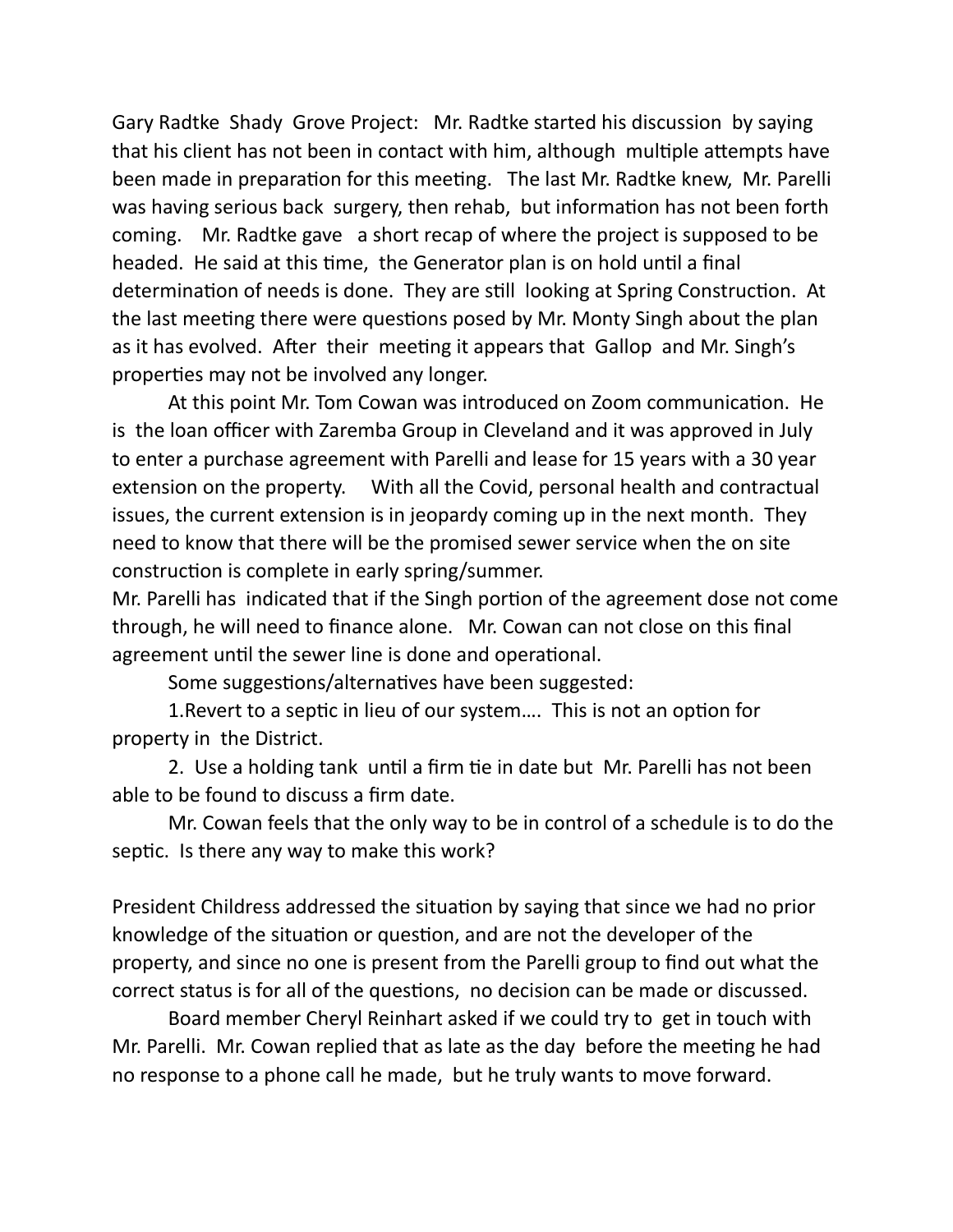Board member Ed Arnold asked if we could "untie" this property? President Childress replied that per a discussion with our attorney Shaw Friedman, John Parelli would have to go through an attorney and go through the State of Indiana to undo the ties with the district.

The discussion ended with President Childress saying we would confront the Contract issues with Mr. Parelli and Dollar General in February. Mr. Cowan and Gary Radtke say they will continue to get hold of Mr. Parelli. Mr. Cowan will update us.

Jeffrey Haw – Odor Control At this time the project is complete and working except for the restoration which is to be done in the spring. We first need to move on the two bills for change orders which were discussed last month and Mr. Haw went back to Woodruff to see if charges could be reduced as we were not aware of the changes they found when they unearthed the actual infrastructure. Mr. Haw noted that Woodruff & Sons felt they were not obliged to make any changes, but in a good will effort (toward working together in the future) they did reduce the billing for Change order application #1 to \$2808.36. This is a 15% reduction of \$700.00. The 1180.96 for the additional material used for the change. John Knoll made the motion to approve the change order #1 and Change order #2 bills as presented today. Second by Jim Clarida, all voting in favor. Mr. Haw then asked consideration for the complete bill as presented: The original Contract of \$78,988.88 plus Change 1 \$2808.36 plus Change 2 \$1180.96 equals \$82978.20. Since the restoration is yet to be complete, there is a retainage of  $5\% = $4148.91$ , and the current billing will hen be \$78829.29. Motion by John Knoll, second by Cheryl Reinhart to pay the bill as presented, for \$78829.96, with a retainage of \$4148.91 to be held for completion of restoration in the spring.

Mr. Haw then reported on a Meeting. V.S. Engineering was contacted by the City to attend a meeting to go over what the City feels the water needs are to continue our relationship. With a one page schematic diagram they depicted the overview of a plan which they feel will address all the needs for our relationship to go forward. It includes two water towers, tie ins and loops and a new pumping station. The City indicates this is the minimum they will accept from the District and paid for fully by the District to the tune of \$11,000,000.00 (Eleven million dollars). There would be the original 500,000 gallon tower at the North end of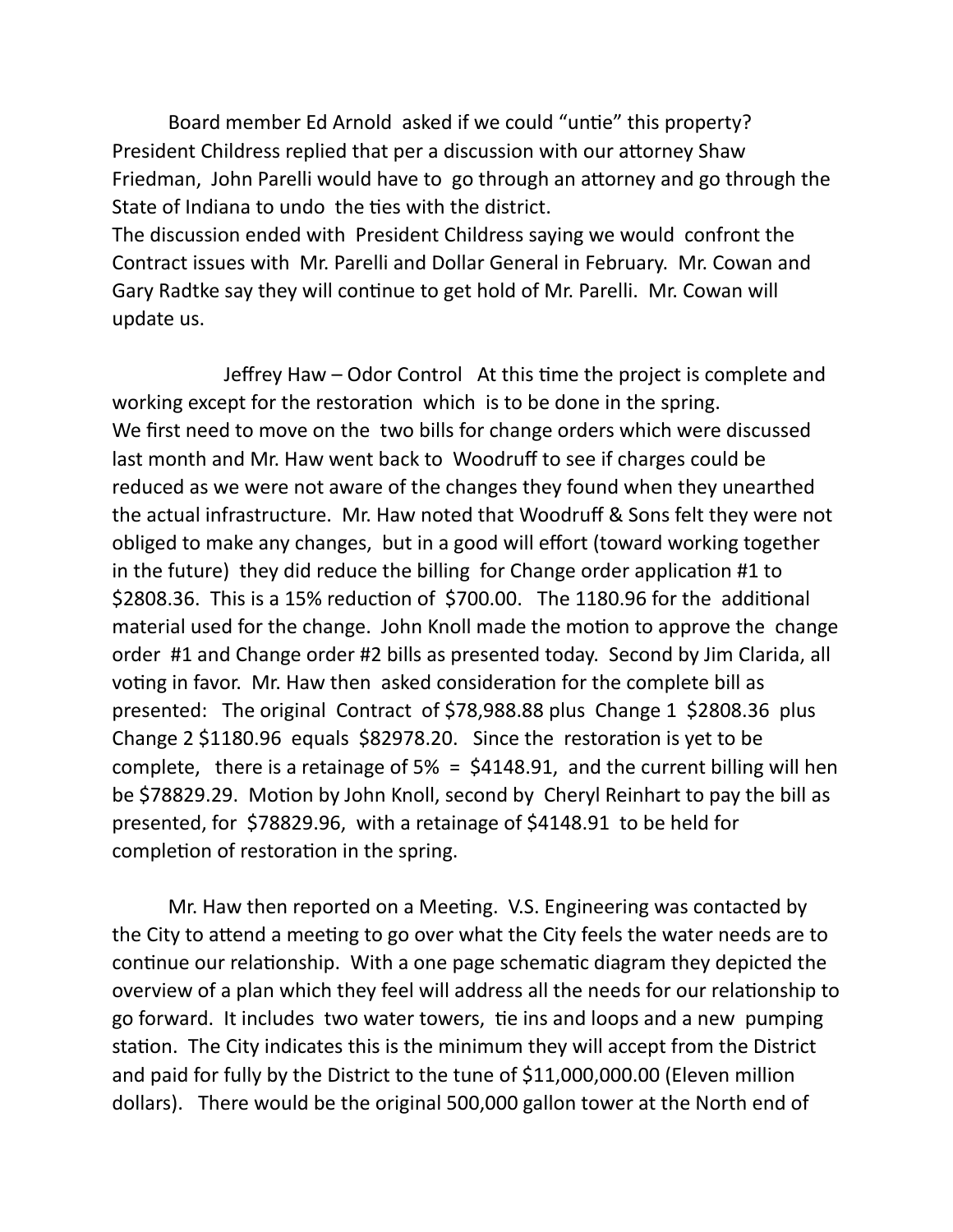the district to take care of fire suppression, but since this makes new problems, there needs to be another water tower and a line and competed loop (16") at the South end (City end). Mr. Tim Werner noted that all directions for this plan have come from the Mayor's office and no other place. The City has computed the financial analysis. Jeffrey noted that we were to remember that Annexation is a completely separate issue not to be confused with these plans . The District should not call for any information, and the District engineers can only obtain information from NEISS Engineering, the City's engineers.

The Board had a short discussion. President Childress has had a short discussion with County Commissioner Mrozinski about how things would look for the County if the District would no longer work through the County taxation. He said he has not approached the situation from this standpoint. However, Mr. Mrozinski said he would sit down with anyone and President Childress indicated he would like to do that in the near future.

Board Member Cheryl Reinhart said she would like to have an idea of what this means for the individual people in the District. How does the County stand for us to continue. Randy Strasser spoke to relate that both he and Mr. Mrozinski speak up at any of the county meetings to remind County officials how important infrastructure is to the County.

## Other:

Cheryl Reinhart reported that she had contacted Cender and Company and got the list of approved Credit Unions we might try for short term savings accounts for our excess cash. It appears that there and no credit unions in La Porte County who have done the qualification work. Clerk Knoll agreed that she also had the same information from Cender and Company. Using a Credit Union who did qualify would mean going out of the County or out of the State. Teacher's Credit Union is qualified, but one is only available in South Bend or New Buffalo. Clerk Knoll respectfully rejects going out of county or out of state to Invest our money. )

The next meeting will be the Annual Meeting on Saturday, February 12, 2022. 9:00 AM.

Move to adjourn by Jim Clarida, second by Cheryl Reinhart, all voting in favor.